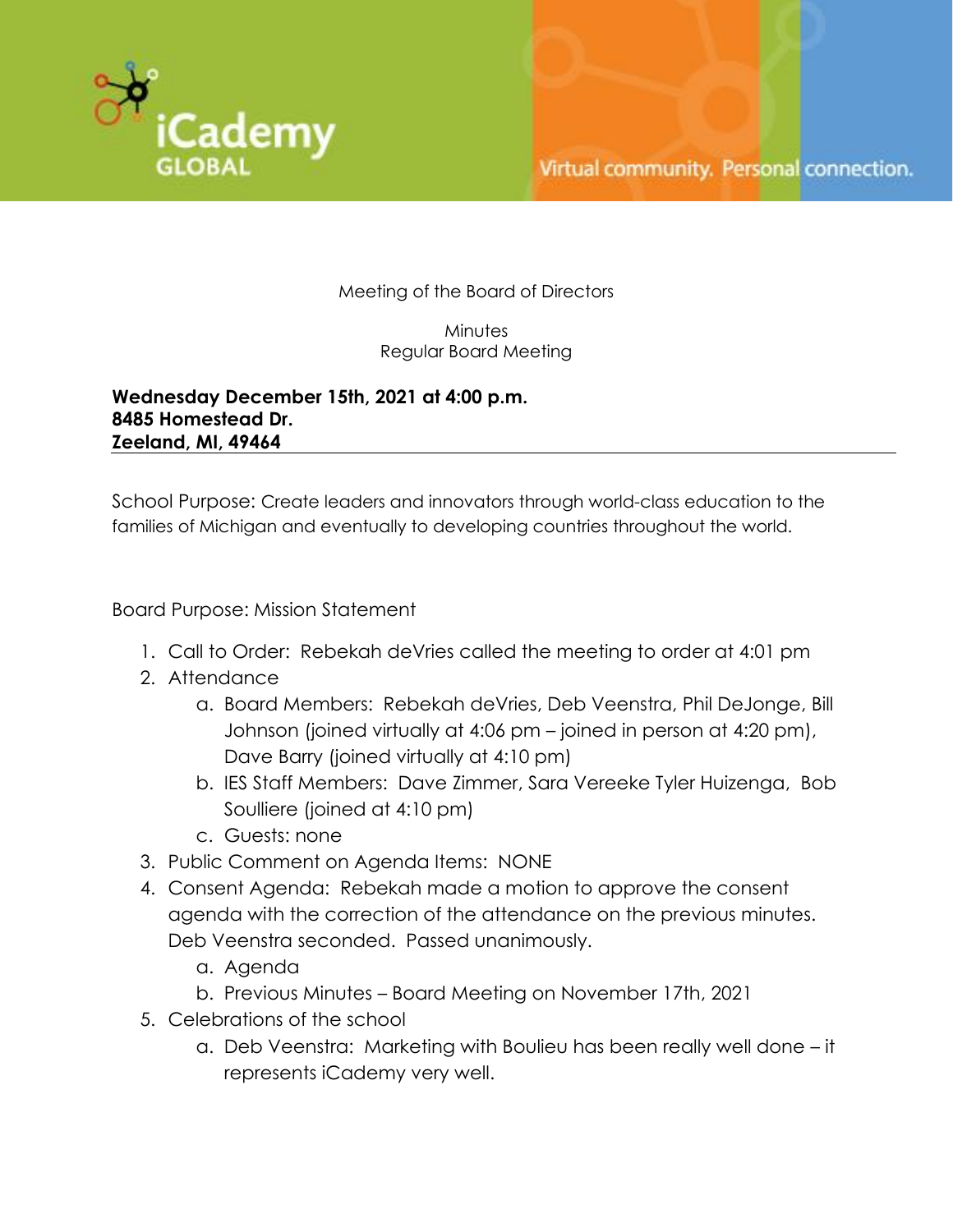

- b. Tyler Huizenga: Went to West Michigan Regional Airport to meet with them about the Community Partners program – great to talk with them about the opportunities available to our students through a partnership with them.
- c. Sara Vereeke: IES recently distributed a gift for staff for the Holidays – all staff received a caramel apple and a visa gift card
- d. Dave Zimmer: Highlighted the LSSU Financial Solvency report iCademy scored perfectly on this report and it is a great reflection of the school's finances.
- e. Rebekah deVries: She also received the LSSU Financial Solvency report – she complemented Dave on the work he does to manage finances. She is also excited to make big decisions going forward in strategic thinking.
- f. Dave Barry: Thanked Dave for his attention to the finances of the school – especially in light of local news stories recently. The videos on social media have been excellent – great strategy behind the topics and the quality of videos is very good. Always amazed that the staff at iCademy are genuinely nice and enjoy each other
- g. Bill Johnson: Looking forward to strategic planning coming up in February. He has also enjoyed the social media and seeing videos that have been shared.
- h. Phil DeJonge: Daughter enjoying her experience at iCademy and doing so well in this program
- i. Bob Soulliere: Gave a thank you to Heather and her team in iCademy – she does an amazing job with the kids and their coffeeshop
- 6. Strategic Thinking: Tyler Huizenga updated the board on the topics that will be covered during a strategic planning session in February. He also reviewed the process planned for this strategic planning
- 7. Action Items
	- a. Rebekah deVries made a motion to approve Fall 2021 Board Policy updates. Deb Veenstra seconded. Passed unanimously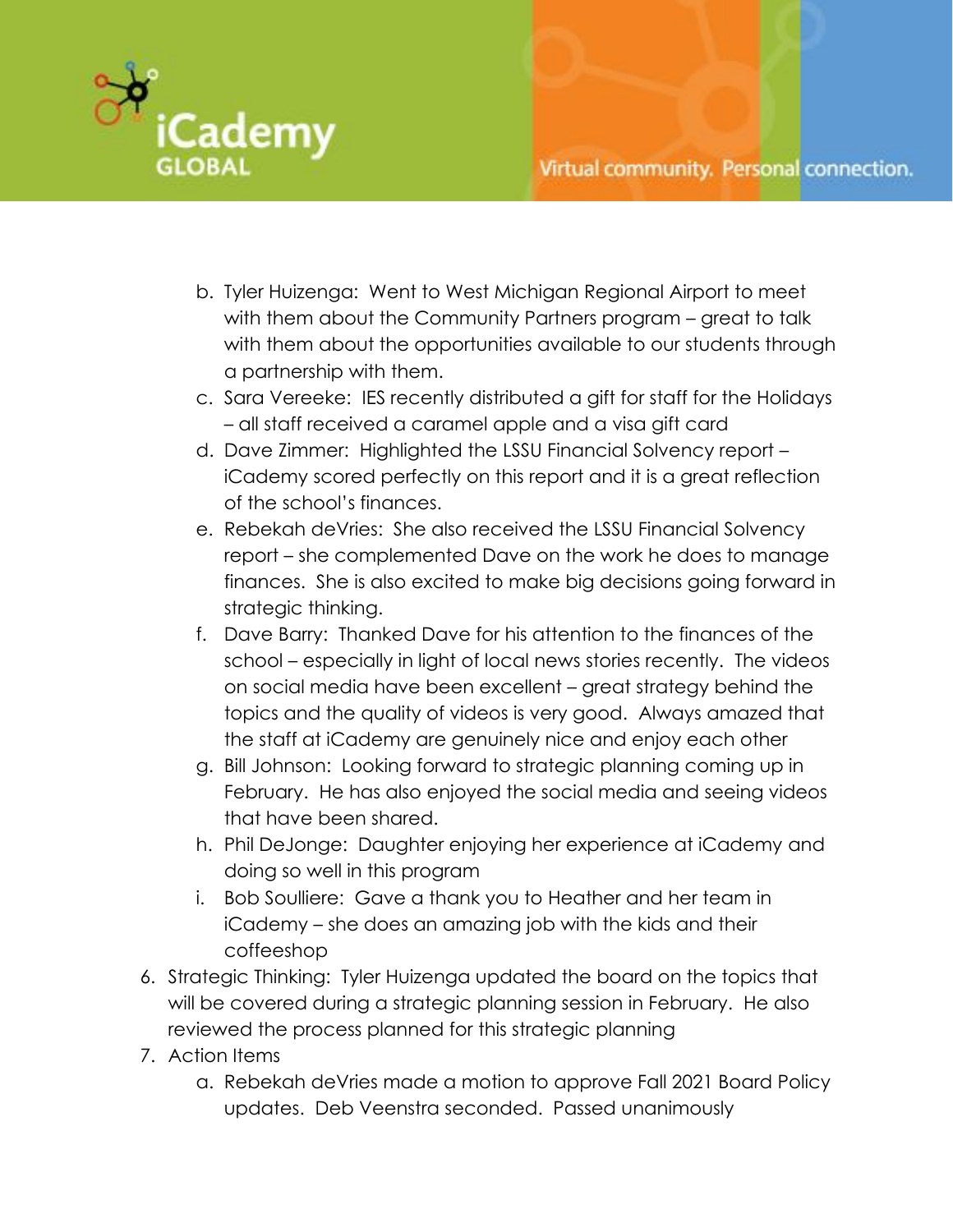

## Virtual community. Personal connection.

- 8. Dashboard
	- a. Compliance
	- b. Finance: Dave Zimmer gave an update on finances for the board. He anticipates a budget amendment in December for the board. The budget amendment will include changes in foundation grant, ESSER funds and other changes. At this point, finances are in good position and trending as expected at this point in the year.
	- c. Enrollment: Tyler Huizenga shared an update on Enrollment overall enrollment has been fairly steady overall.
		- i. Monthly Enrollment Update
	- d. Student achievement
	- e. Public Opinion
	- f. LSSU Commitments
	- g. Others
- 9. Discussion Items: NONE
- 10. LSSU Comment: NONE
- 11.Public Comment on Non-Agenda Items: NONE
- 12. Adjournment: Rebekah deVries adjourned the meeting at 4:23 pm a. Next Regular Meeting: January 19th, 2021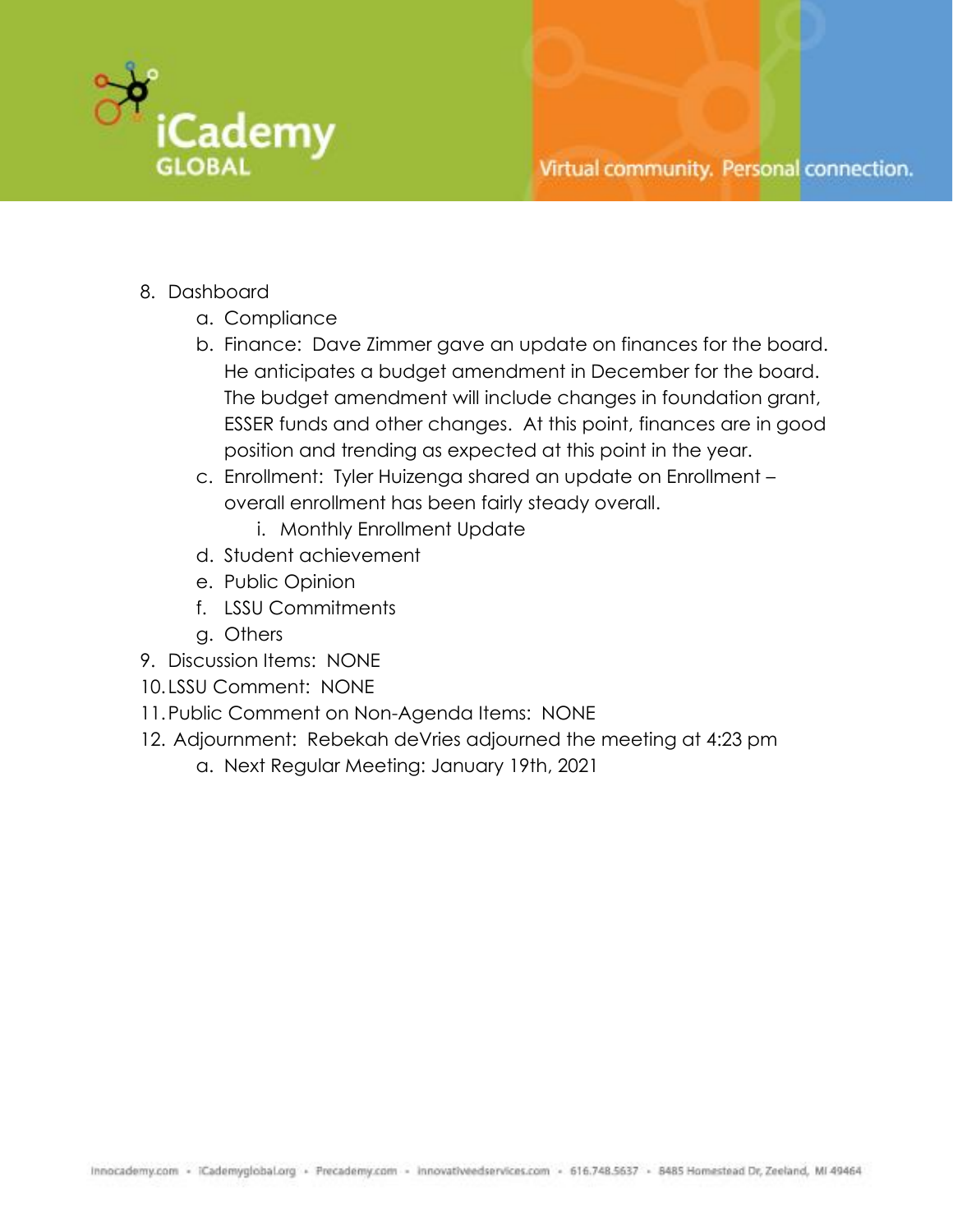



Virtual community. Personal connection.

Minutes of all board meetings are available after approval by the Board at:

iCademy Global Attn: Tyler Huizenga 8485 Homestead Zeeland, MI 49464 616-748-5637

Individuals wishing to address the Board of Directors will be recognized in accordance with Board policies regarding public comments. Individual comments are limited to no more than three (3) minutes each and total time allowed regarding agenda specific items is twenty (20) minutes and non-agenda items is fifteen (15) minutes. The Board will not verbally respond to any public comments at the time of the meeting, but may refer comments to appropriate personnel for follow up or respond itself in a timely manner.

Complaints or concerns regarding Board members or school employees associated with the academy shall first be addressed in writing and delivered to the Board President no less than five (5) days prior to the next regular Board meeting, or such complaints shall not be heard by the Board.

Those in attendance at this meeting are reminded that this is a meeting of the Board of Directors in public for the purpose of conducting academy business. It is not considered